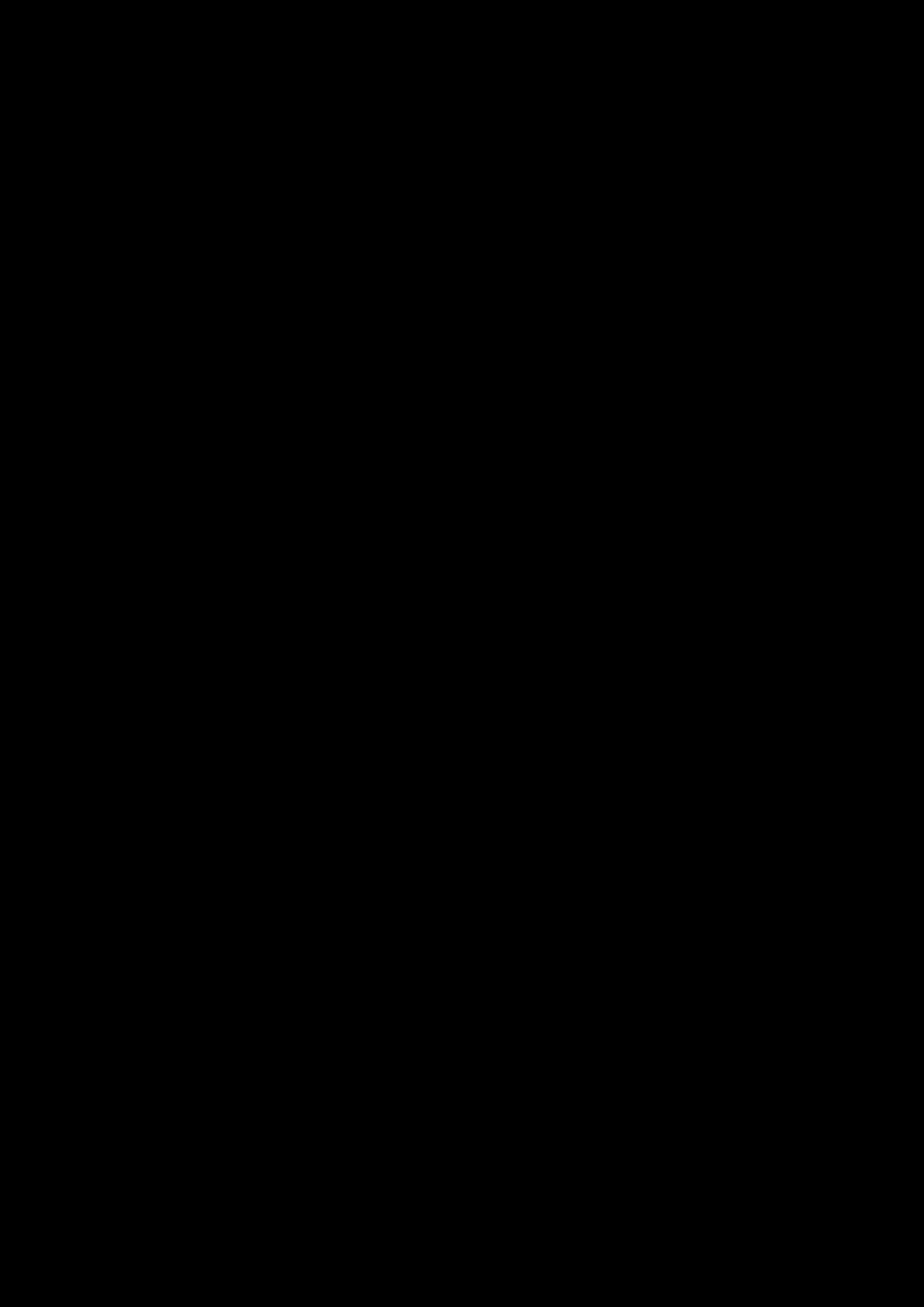

# **Principles and Guidelines to Strengthen the Social Dimension of Higher Education in the EHEA**

Prepared by the BFUG Advisory Group 1 on Social Dimension

### **Introduction**

The 2018 Paris Communiqué recognized the need to guide member states on how to define and implement policy for improving the social dimension of the EHEA. This document outlines core principles and guidelines, which we believe are fundamental to the further development of the social dimension in higher education. This document takes as its starting point the definition of the social dimension provided in the 2007 London Communiqué, namely that the composition of the student body entering, participating in and completing higher education at all levels should correspond to the heterogeneous social profile of society at large in the EHEA countries. The Advisory Group for Social Dimension also goes beyond the before mentioned definition and has enlarged the definition by stressing that the social dimension encompasses creation of inclusive environment in higher education that fosters equity, diversity, and is responsive to the needs of local communities.

The principles and guidelines within this document complement the EHEA 2020 strategy "Widening Participation for Equity and Growth"', which ministers adopted in Yerevan in 2015 as a means to further strengthen the social dimension while concomitantly contributing to increasing quality in higher education. The social dimension should interconnect the principles of accessibility, equity, diversity and inclusion into all laws, policies and practices concerning higher education in such a way that access, participation, progress and completion of higher education depend primarily on students' abilities, not on their personal characteristics or circumstances beyond their direct influence. With this scope at heart, public authorities should support the implementation of these Principles and Guidelines by offering a legal, financial, administrative and informative framework that can initiate processes of implementation at the local level. This framework will promote inclusive strategies, which provide both specific support for vulnerable, disadvantaged and underrepresented students<sup>2</sup> as well as highlight broader measures and policies wherefrom the student population and staff employed at higher education institutions can mutually benefit.

Increased participation of vulnerable, disadvantaged and underrepresented groups in higher education produces wider benefits with respect to decreased social welfare provision, improved health outcomes and increased community involvement. Collectively, these wider benefits sustain cohesive, democratic societies where social justice, public good, public responsibility and social mobility prevail. Graduate qualifications delivered to a wider pool of citizens means better employment prospects, higher earnings premiums and the passing on of an appreciation for the benefits of higher education to the next generation and to their local communities. Beyond reaching the commitments made by the EHEA, taking a holistic and proactive approach to improving the social dimension of higher education further serves to accelerate progress in attaining the UN Sustainable Development Goals.

These Principles and Guidelines set the course for the next decade of the EHEA for public authorities and higher education institutions to integrate these principles into the core higher education missions: learning and teaching, research, innovation, knowledge exchange and outreach, institutional governance and management, as well as in the policies for empowering present and future students and higher education staff. Improving the social dimension by moving beyond widening accessibility clauses and instead focusing on the concept of 'leaving no one behind' is a crucial step forward when looking to strengthen our societies and democracies. Supporting diverse learning

<sup>1</sup> Accessible at <u>[http://www.ehea.info/media.ehea.info/file/2015\\_Yerevan/71/5/Widening\\_Participation\\_for\\_Equity\\_and\\_](http://www.ehea.info/media.ehea.info/file/2015_Yerevan/71/5/Widening_Participation_for_Equity_and_Growth_A_Strategy_for_the_Development_of_the_SD_and_LLL_in_the_EHEA_to_2020_613715.pdf)<br><u>[Growth\\_A\\_Strategy\\_for\\_the\\_Development\\_of\\_the\\_SD\\_and\\_LLL\\_in\\_the\\_EHEA\\_to\\_2020\\_613715.pdf](http://www.ehea.info/media.ehea.info/file/2015_Yerevan/71/5/Widening_Participation_for_Equity_and_Growth_A_Strategy_for_the_Development_of_the_SD_and_LLL_in_the_EHEA_to_2020_613715.pdf)</u></u> 2 Glossary of Terms and Definitions related to the definitions for vulnerable, disadvantaged and underrepresented students is at the end of this document.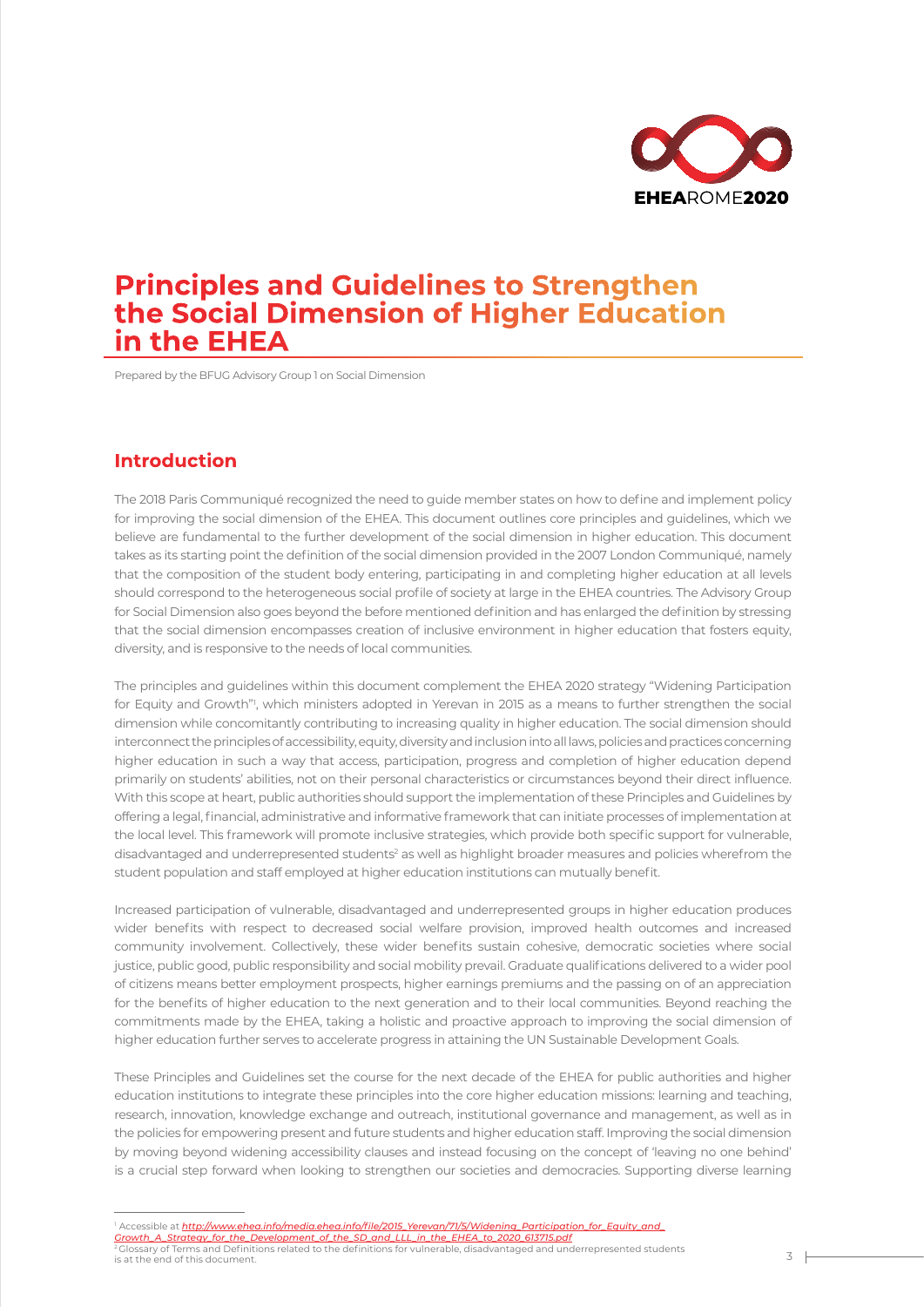environments is a necessity and should be seen as an investment towards societies, and public authorities need to shoulder the responsibility of ensuring that the proposed principles and guidelines are consulted, adjusted to national realities and implemented, in order to safeguard a better future for our higher education systems.

Principles in the text below should be understood as high-level statements that serve as a basis for the conceptualization of different policies for social dimension enhancement. Guidelines are recommendations intended to advise policy makers on how the principles should be implemented in practice. Therefore, the entirety of this document is not to be seen as a checklist, but rather as the basis for continuous improvement of policies and their effective implementation at national and institutional level.

## **Principles**

**The social dimension should be central to higher education strategies at system and institutional level, as 1. well as at the EHEA and the EU level.** Strengthening the social dimension of higher education and fostering equity and inclusion to reflect the diversity of society is the responsibility of a higher education system as a whole and should be regarded as a continuous commitment.

#### **Guidelines:**

Strategic commitment to the social dimension of higher education should be aligned with concrete targets that can either be integrated within existing higher education policies or developed in parallel. These targets should aim at widening access, supporting participation in and completion of studies for all current and future students.

In the process of creating strategies there should be a broad-based dialogue between public authorities, higher education institutions, student and staff representatives and other key stakeholders, including social partners, non-governmental organisations and people from vulnerable, disadvantaged and underrepresented groups. This broad-based dialogue is to ensure the creation of inclusive higher education strategies that foster equity and diversity, and are responsive to the needs of the wider community.

**Legal regulations or policy documents should allow and enable higher education institutions to develop 2.their own strategies to fulfil their public responsibility towards widening access to, participation in and completion of higher education studies.**

#### **Guidelines:**

Legal regulations and administrative rules should allow sufficient flexibility in the design, organisation and delivery of study programmes to reflect the diversity of students' needs. Higher education institutions should be enabled to organise full-time and part-time studies, flexible study modes, blended and distance learning as well as to recognise prior learning (RPL), in order to accommodate the needs of the diverse student population.

Public authorities should promote recognition of prior non-formal and informal learning (RPL) in higher education, because it has a positive impact on widening access, transition and completion, equity and inclusion, mobility and employability. RPL enables flexible modes of lifelong learning in the entire education sector, including higher education. Implementing RPL will require effective cooperation amongst the higher education system, employers and the wider community and to enable this national qualifications frameworks should facilitate transparent recognition of learning outcomes and reliable quality assurance procedures.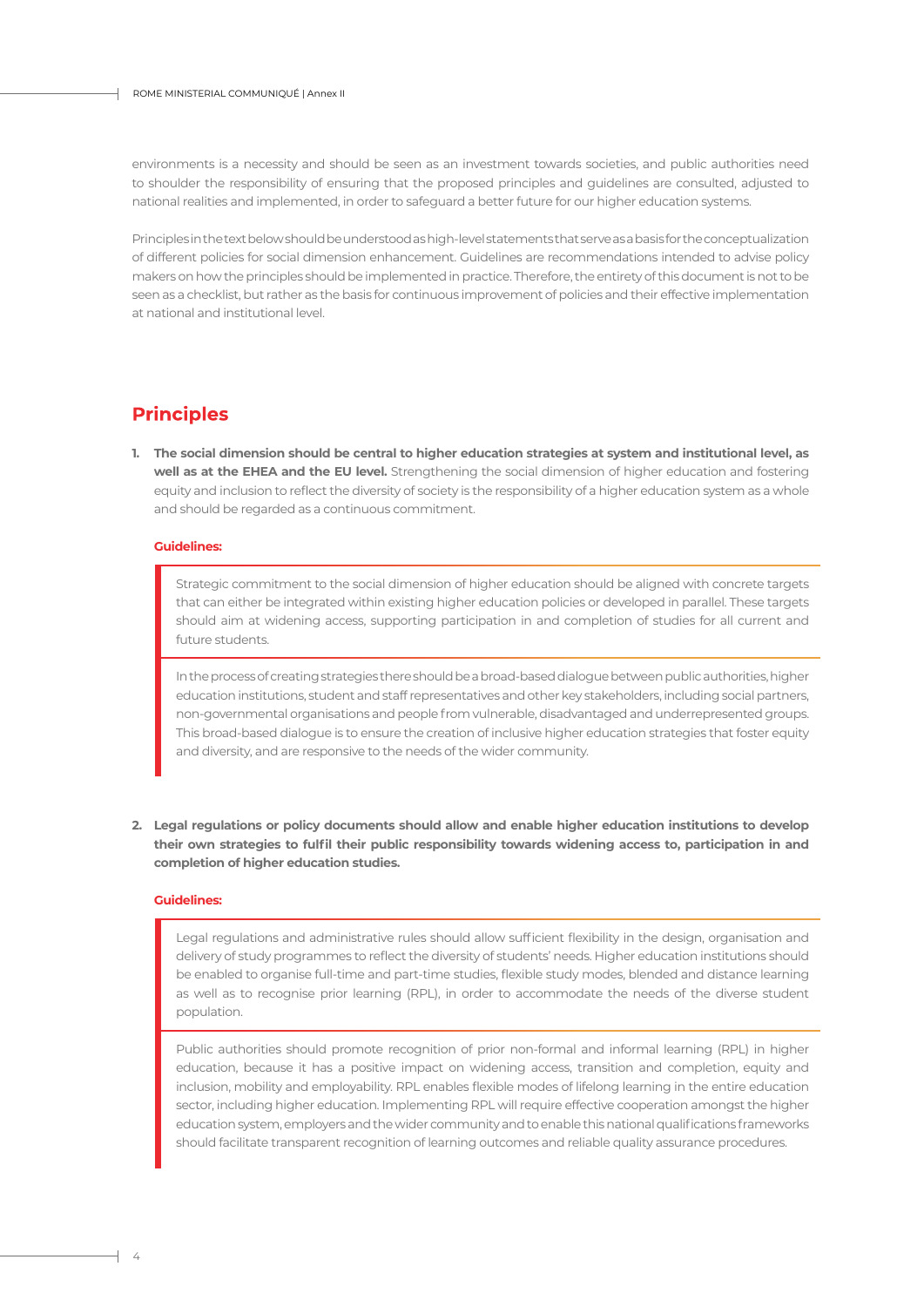**The inclusiveness of the entire education system should be improved by developing coherent policies from 3. early childhood education, through schooling to higher education and throughout lifelong learning.**

#### **Guidelines:**

It is important to create synergies with all education levels and related policy areas (such as finance, employment, health and social welfare, housing, migration etc.) in order to develop policy measures that create an inclusive environment throughout the entire education sector that fosters equity, diversity, and inclusion, and is responsive to the needs of the wider community.

The social dimension policies should not only support current students, but also potential students in their preparation and transition into higher education. Participation in higher education has to be a lifelong option, including for adults who decide to return to or enter higher education at later stages in their lives. An inclusive approach needs to involve wider communities, higher education institutions and other stakeholder groups to co-create pathways to higher education.

Equity, diversity and inclusion should play a key role in the training of pre higher education teachers.

**Reliable data is a necessary precondition for an evidence-based improvement of the social dimension of 4. higher education.** Higher education systems should define the purpose and goals of collecting certain types of data, taking into account the particularities of the national legal frameworks. Adequate capacities to collect, process and use such data to inform and support the social dimension of higher education should be developed.

#### **Guidelines:**

In order to develop effective policies, continuous national data collection is necessary. Within the limits of national legal frameworks, such data collection should provide information on the composition of the student body, access and participation, drop-out and completion of higher education, including the transition to the labour market after completion of studies, and allow for the identification of vulnerable, disadvantaged and underrepresented groups.

In order to make such data collection comparable internationally, work on categories for administrative data collection that are relevant for the social dimension should be developed at the EHEA level through Eurostudent or similar surveys. With the aim to rationalize the process and avoid administrative burden on public administration and higher education institutions, this development should take account of existing national practices and relevant data collection processes.

Such national data collection exercises could, where relevant and necessary, be complemented by higher education institutions undertaking additional surveys, research and analysis to better understand vulnerability, disadvantages, and underrepresentation in education, as well as transitions of students across the education system.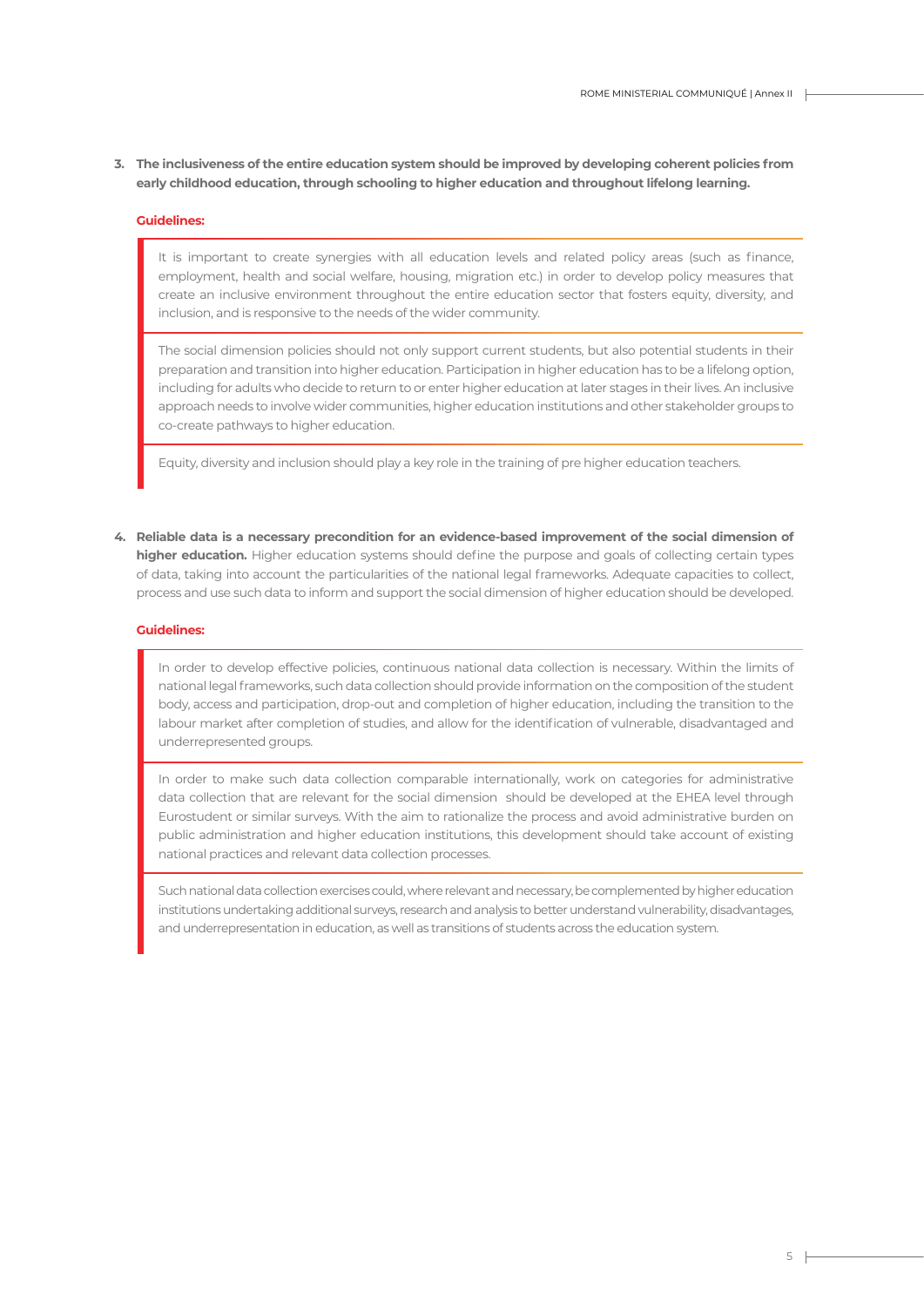**Public authorities should have policies that enable higher education institutions to ensure effective 5. counselling and guidance for potential and enrolled students in order to widen their access to, participation in and completion of higher education studies.** These services should be coherent across the entire education system, with special regard to transitions between different educational levels, educational institutions and into the labour market.

#### **Guidelines:**

Public authorities should create conditions that enable collaboration between different public institutions that provide counselling and guidance services together with higher education institutions in order to create synergies and omit duplication of similar services. These services should uphold the principles of clarity and user-friendliness, because end users must be capable of understanding them easily.

Within a diverse student body, special attention should be directed towards students with physical and psychological health challenges. These students should have access to professional support to secure their success in accessing and completing higher education studies. Special focus should be placed on prevention of psychological challenges caused by the organisation of study and students' living conditions.

Public authorities should also consider setting up ombudsperson-type institutions that will have the capacity and knowledge to mediate any conflicts, particularly related to equity issues that may arise during accessing or participating in higher education, or conflicts that hinder the completion of studies.

**Public authorities should provide sufficient and sustainable funding and financial autonomy to higher 6. education institutions enabling them to build adequate capacity to embrace diversity and contribute to equity and inclusion in higher education.**

#### **Guidelines:**

Higher education funding systems should facilitate the attainment of strategic objectives related to the social dimension of higher education. Higher education institutions should be supported and rewarded for meeting agreed targets in widening access, increasing participation in and completion of higher education studies, in particular in relation to vulnerable, disadvantaged and underrepresented groups. Mechanisms for achieving these targets should not have negative financial consequences for higher education institutions' core funding.

Financial support systems should aim to be universally applicable to all students, however, when this is not possible, the public student financial support systems should be primarily needs-based and should make higher education affordable for all students, foster access to and provide opportunities for success in higher education. They should mainly contribute to cover both the direct costs of study (fees and study materials) and the indirect costs (e.g. accommodation, which is becoming increasingly problematic for students across the EHEA due to the increased housing, living, and transportation costs, etc.).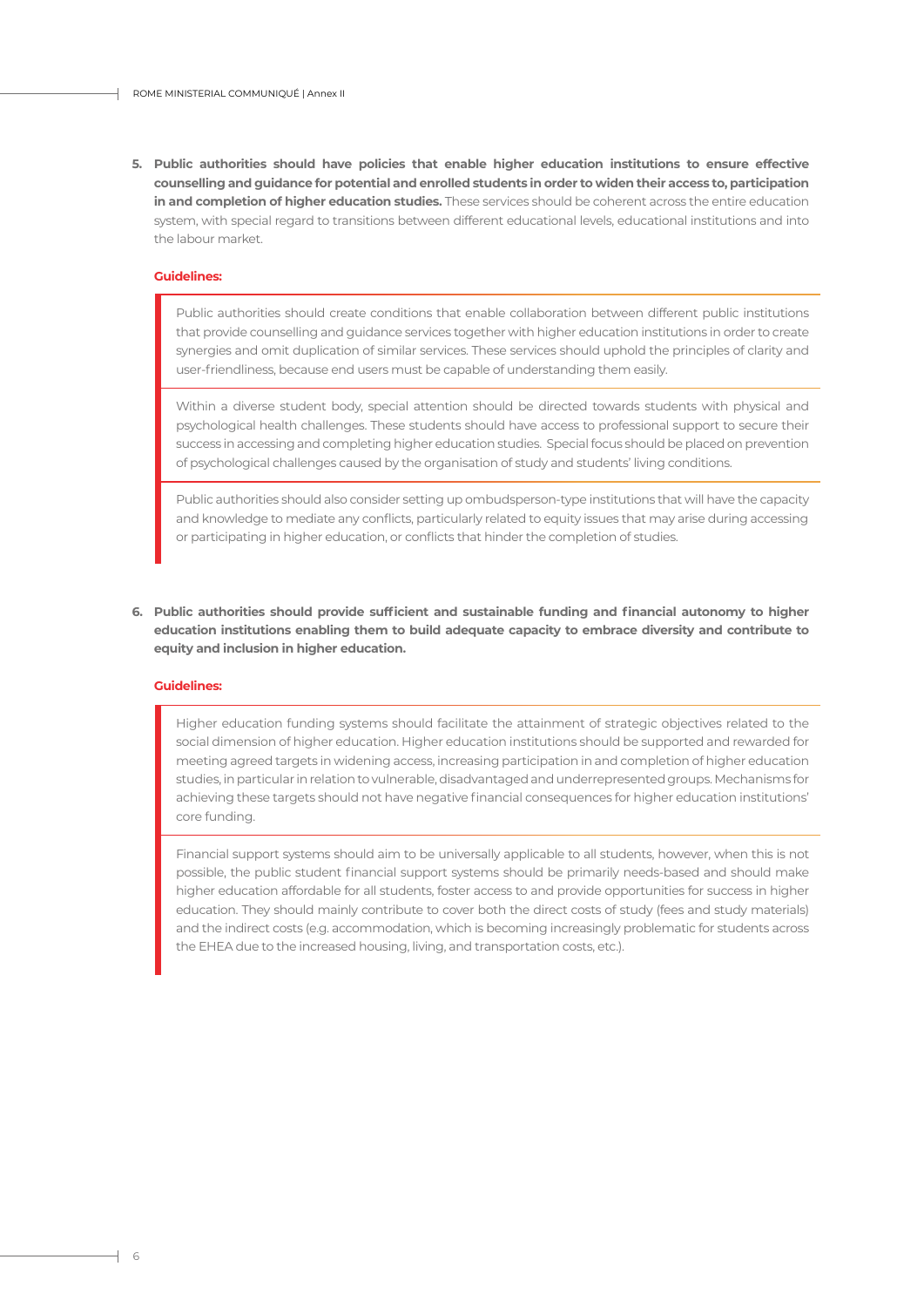**Public authorities should help higher education institutions to strengthen their capacity to respond to the 7. needs of a more diverse student and staff body and create inclusive learning environments and inclusive institutional cultures**.

#### **Guidelines:**

Public authorities should support and provide adequate means to higher education institutions to improve initial and continuing professional training for academic and administrative staff to enable them to work professionally and equitably with a diverse student body and staff.

Whenever possible, external quality assurance systems should address how the social dimension, diversity, accessibility, equity and inclusion are reflected within the institutional missions of higher education institutions, whilst respecting the principle of autonomy of higher education institutions.

**International mobility programs in higher education should be structured and implemented in a way that 8. foster diversity, equity and inclusion and should particularly foster participation of students and staff from vulnerable, disadvantaged or underrepresented backgrounds.**

#### **Guidelines:**

International experiences through learning mobility improve the quality of learning outcomes in higher education. Public authorities and higher education institutions should ensure equal access for all to the learning opportunities offered by national and international learning and training mobility programmes and actively address obstacles to mobility for vulnerable, disadvantaged or underrepresented groups of students and staff.

Besides further support to physical mobility, including full portability of grants and loans across the EHEA, public authorities and higher education institutions should facilitate the use of information and communications technology (ICT) to support blended mobility and to foster internationalisation at home by embedding international online cooperation into courses. Blended mobility is the combination of a period of physical mobility and a period of online learning. Such online cooperation can be used to extend the learning outcomes and enhance the impact of physical mobility, for example by bringing together a more diverse group of participants, or to offer a broader range of mobility options.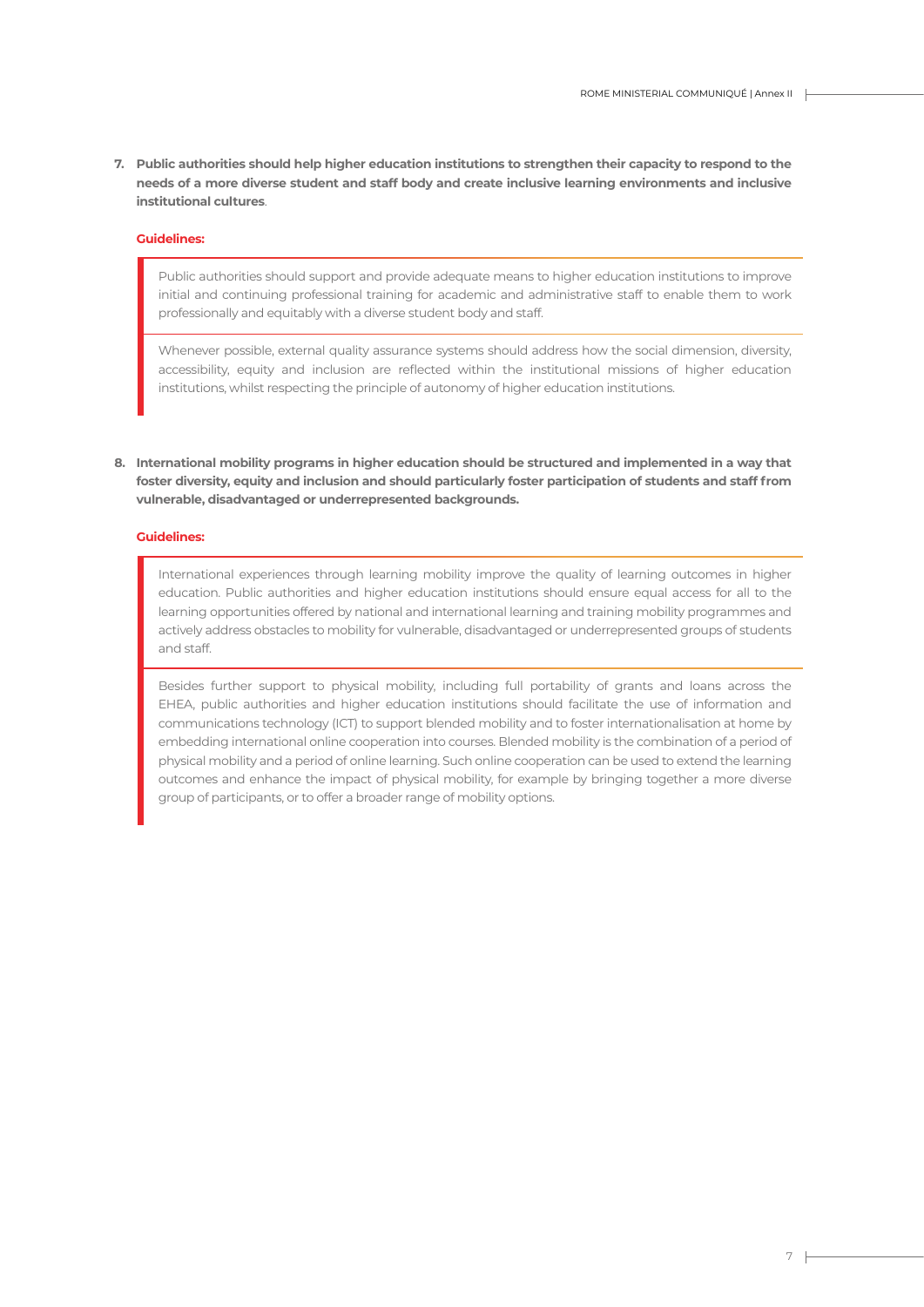#### **Higher education institutions should ensure that community engagement in higher education promotes 9. diversity, equity and inclusion.**

#### **Guidelines:**

Community engagement should be considered as a process whereby higher education institutions engage with external community stakeholders to undertake joint activities that can be mutually beneficial. Like social dimension policies, community engagement should be embedded in core missions of higher education. It should engage with teaching and learning, research, service and knowledge exchange, students and staff and management of higher education institutions. Such engagement provides a holistic basis on which universities can address a broad range of societal needs, including those of vulnerable, disadvantaged and underrepresented groups, while enriching their teaching, research and other core functions.

Community stakeholders (e.g. local authorities, cultural organisations, non-governmental organisations, businesses, citizens) should be able to meaningfully engage with higher education actors through open dialogue. This will enable genuine university-community partnerships, which can effectively address social and democratic challenges.

**Public authorities should engage in a policy dialogue with higher education institutions and other relevant 10.stakeholders about how the above principles and guidelines can be translated and implemented both at national system and institutional level.**

#### **Guidelines:**

Such policy dialogue should allow to develop fit for purpose policy measures, which should respect institutional autonomy, avoid any unnecessary administrative burden, and thus enable concrete progress towards diversity, equity, and inclusion in higher education.

Within the scope of the above principles and guidelines, peer support and exchange of good practices are crucial among EHEA countries in order to facilitate progress towards the inclusiveness of higher education systems.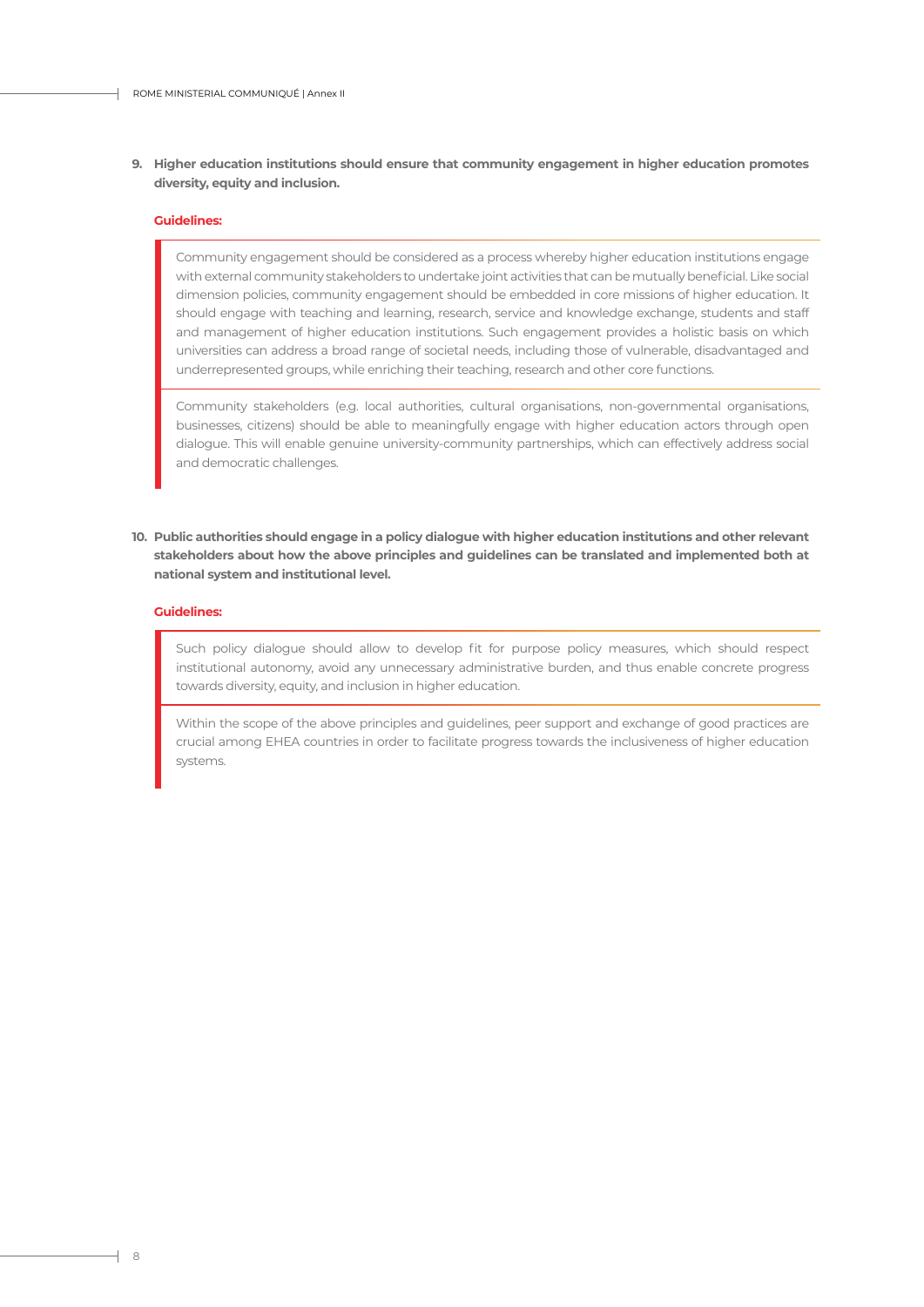## **Glossary of Terms and Definitions3**

*This glossary defines the three central terms in this document, namely underrepresented, disadvantaged and vulnerable students. The definitions are not to be understood as legal definitions and therefore do not conflict with any existing legal regulations, rather they are intended as explanatory definitions used in relation to the contents of the Principles and Guidelines.*

#### **Underrepresented students:**

A group of learners is underrepresented in relation to certain characteristics (e.g. gender, age, nationality, geographic origin, socio-economic background, ethnic minorities) if its share among the students is lower than the share of a comparable group in the total population. This can be documented at the time of admission, during the course of studies or at graduation. Individuals usually have several underrepresented characteristics, which is why combinations of underrepresented characteristics ("intersectionality") should always be considered. Furthermore, underrepresentation can also impact at different levels of higher education – study programme, faculty or department, higher education institution, higher education system.

This definition is complementary to the London Communiqué, "*that the student body entering, participating in and completing higher education at all levels should reflect the diversity of our populations*", but does not fully cover it.

#### **Disadvantaged students:**

Disadvantaged students often face specific challenges compared to their peers in higher education. This can take many forms (e.g. disability, low family income, little or no family support, orphan, many school moves, mental health, pregnancy, having less time to study because one has to earn one's living by working or having caring duties). The disadvantage may be permanent, may occur from time to time or only for a limited period.

Disadvantaged students can be part of an underrepresented group, but do not have to be. Therefore, disadvantaged and underrepresented are not synonymous.

#### **Vulnerable students:**

Vulnerable students may be at risk of disadvantage (see above) and in addition have special (protection) needs. For example, because they suffer from an illness (including mental health) or have a disability, because they are minors, because their residence permit depends on the success of their studies (and thus also on decisions made by individual teachers), because they are at risk of being discriminated against. These learners are vulnerable in the sense that they may not be able to ensure their personal well-being, or that they may not be able to protect themselves from harm or exploitation and need additional support or attention.

<sup>&</sup>lt;sup>3</sup> This glossary is intended only for the purpose of these Principles and Guidelines.